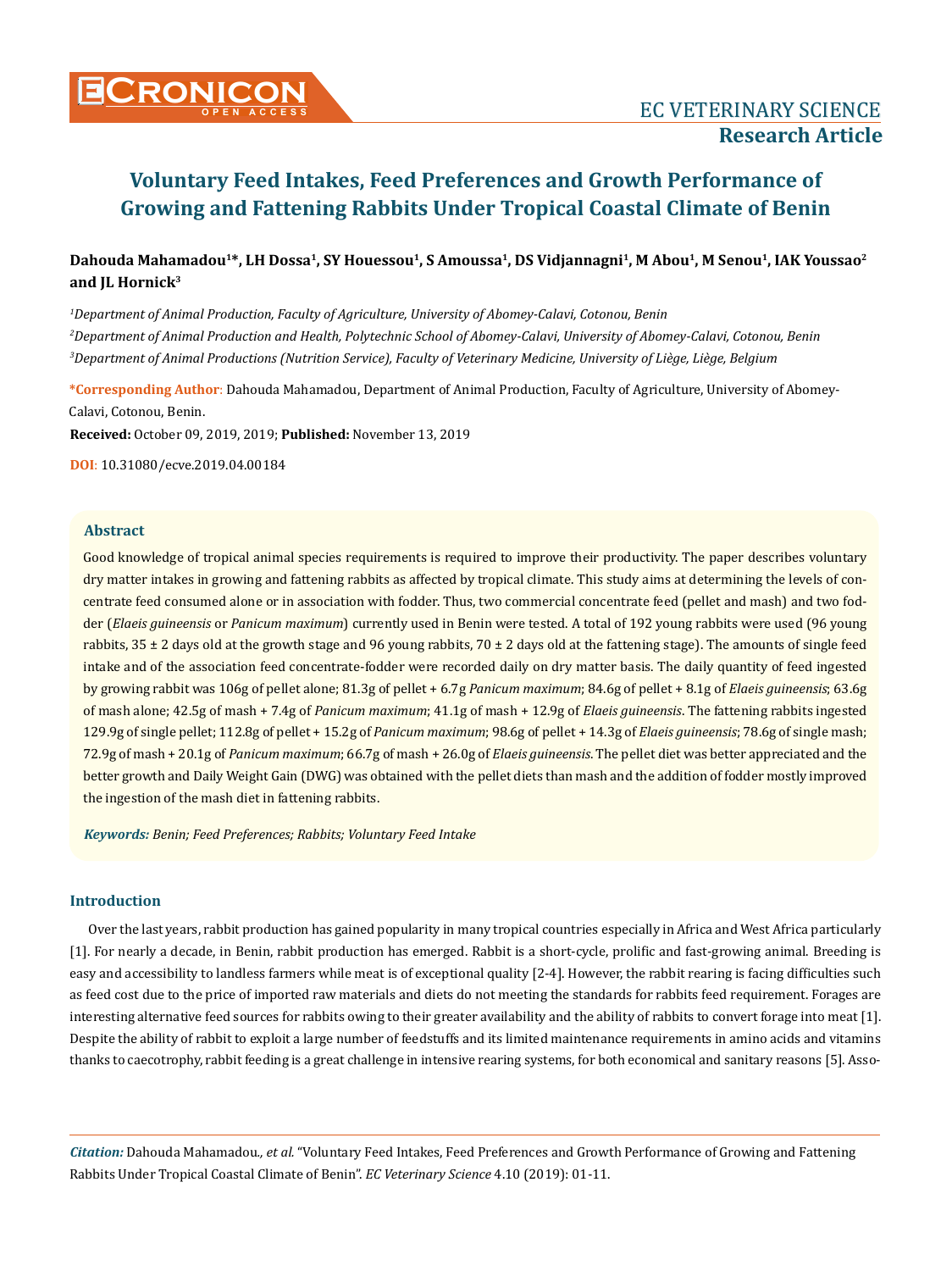02

ciation of concentrated feed with fodder is common practice in rabbit breeders in Benin. This feeding technique associating concentrated feeds with fodder presents economic and physiological advantages, which are certain for rural small-scale breeders, since it makes it possible to reduce the cost of the rabbit feeds. Aboh., *et al.* [6] have also reported the physiological advantage of this association, showing that addition of green forage to the basic diet increases the total feed intake per day. It is therefore necessary to develop a diet based on a better feed association (fodder + concentrate feed) adapted to the digestive physiology, nutrient needs and feed preferences of rabbits to optimize their growing performance. For several years, rabbit nutritionists are looking for developing feeding strategies able to increase feed efficiency so lowering feeding and total production costs [5]. Alternative solutions must therefore be found in order to make this breeding sustainable, efficient and profitable. This study focuses on two fodders *Panicum maximum* and *Elaeis guineensis* commonly used in Benin by breeders to feed rabbits. They have been classified by Adéhan., *et al.* [6] as one of the fodder that present the best palatability for rabbits. In Benin, concentrate feeds are usually either in mash or pelleted form.

## **Aim of the Study**

This work aims at measuring the effect of the association of concentrate feeds (mash or pellet) with fodder on the voluntary dry mater intake and animal performance of growing and fattening rabbits.

#### **Materials and Methods**

## **Site of study, animals housing and experimental procedure**

The experiment was conducted at the University of Abomey-Calavi experimental farm in Benin The climate is sub-equatorial characterized by two rainy seasons (from April to July and from September to November) and two dry seasons. The average annual rainfall is 1200 mm. The ambient temperature varies between 23 and 32°C.

In all, 192 rabbits (*Oryctolagus cuniculus*) from local breed were used. The experiments were carried out in two periods: growing period using 96 weaned rabbits, 35 - 70 days old, 426g to 598g live weight and fattening period (70 days old) using 96 rabbits, 70 days old, 1016g to 1043g live weight. Feed intakes and growth data were collected for 25 and 21 days respectively. At the onset of each experimental period, a and 5-days adaptation period was observed respectively to allow rabbits to get used to the new feed. The animals were individually caged in a three-tier system. A completely randomized design was used to allocate rabbits to six treatments so as to get similar mean live weights within bloc, each bloc corresponding to a diet and each rabbit being considered as a repetition. Animals were kept in wire mesh cage for single rabbit (75 cm X 46 cm X 30 cm). Each cage for single rabbit was numbered to facilitate data recording and equipped with feeders and drinkers.

#### **Animal feeding and data collection**

Accordingly, to breeder practices in Benin, compound feeds were distributed to rabbit alone or mixed with fodder. Thus, the dry matter intakes were measured for two fodders (*Panicum maximum* and *Elaeis guineensis)* and two compounds feed (Pelleted feed and Mash) distributed to animals alone or mixed (Mash *+ Panicum maximum*, Mash *+ Elaeis guineensis*, Pelleted feed *+ Panicum maximum*, Pelleted feed + *Elaeis guineensis*). Fodders tested are the most commonly used by farmers to feed rabbits and were collected from grazing lands. The compound feed tested was purchased from the local market. Feed (forage or/and concentrate) and water were supplied daily *ad libitum.* Animals were fed the morning at 8.00 and the refusal was recorded next day before offering the fresh feed. Feed intakes were recorded daily and calculated as difference between feed offered and refusals. The amounts of feed offered to animals were gradually increased and adjusted weekly according to rabbit requirements. KERN scale was used to weighed animals and diets. All animals had been treated against internal parasites with Pipérazine® (Laprovet, France, 5 ml/10 kg LW) and Trisulmix®: 1 g/l of water during three days prior to the experiment.

#### **Chemical analysis**

Experimental diets were analyzed according to AOAC [7] procedures for Dry Matter (DM) (method no. 934.01), organic matter (OM, method no. 942.05), ether extract (EE, method no. 920.39), crude fibre (CF, method no. 978.10) and ash (method no. 942.05). Crude Pro-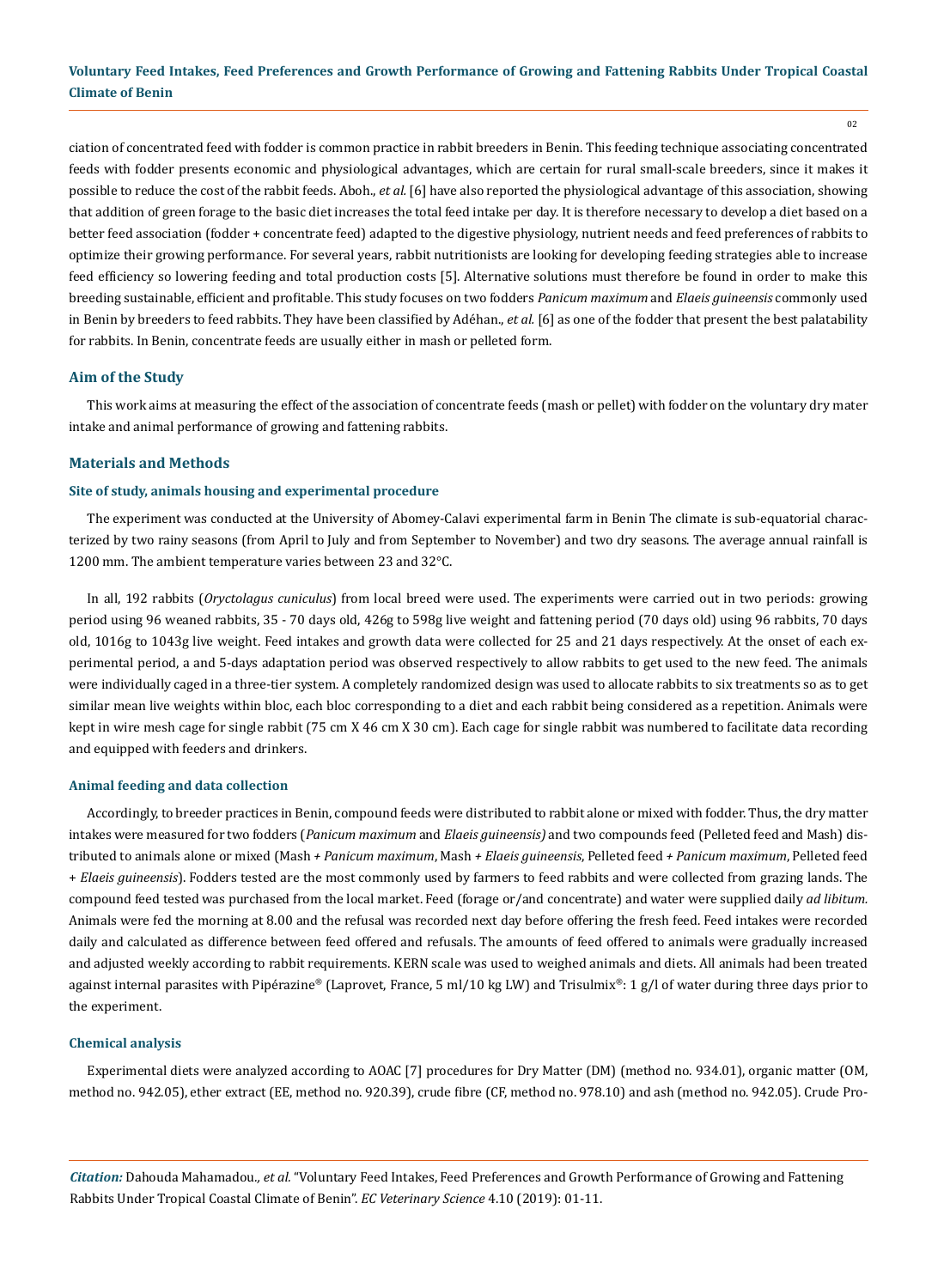03

tein (CP) was determined by the Kjeldahl method, as nitrogen (N) x 6.25. Nitrogen Non-extract (NNE) was calculated as: (1,000 - CP - NDF - ash - ether extract, fractions being expressed as g/kg) [8].

#### **Data analysis**

Average feed intakes, mean weights, DWG and the feed conversion ratio (FCR) were compared using the Proc Means procedure of SAS [9]. The data were analyzed according to General Linear Model procedure (GLM) of SAS [9]. The F test was used to determine the significance of the diets or physiological stage effects then, the least squares means were estimated and compared within variables by the Student test. The fixed effects which are taken into account in the model are the diets (Mash, Pellet, Mash+PM, Mash+EG, Pellet+PM, Pellet+EG) and the physiological state (Growth and fattening).

## **Results**

## **Composition of forage and concentrate diets fed to growing and fattening rabbit diets**

The nutrients values of compound feeds and fodder ingested by rabbits are given in table 1. However, the proximate composition showed that the forages are sources of protein, fibre, fat and minerals. Comparing the two concentrate feeds, the protein content of mash (208 g/kg DM) was higher than that of the pelleted feed (177 g/kg DM) as mash content in digestible energy (2937 versus 2478 kcal/kg DM). However, the digestible protein values of the two feeds were similar (99.8g/kg DM for the pelleted feed and 99.9 g/kg DM for the mash feed). As a result, the mash presented a ratio DP/DE (34.0 g) lower than the pelleted feed (40.3g). With regard to the fiber contents, the mash contains lower crude fiber values (84 g/kg DM versus 182 g/kg DM), NDF (552 g/kg DM versus 711 g/kg DM) and in hemicellulose (134 g/kg DM versus 369 g/kg DM) than the pelleted feed. However, the mash contains more ADF (418 g/kg DM) than the pelleted feed (342 g/kg DM).

| <b>Chemical composition</b>         | Elaeis guineensis | Panicum maximum | <b>Pellet</b> | <b>Mash</b> |
|-------------------------------------|-------------------|-----------------|---------------|-------------|
| DM(g/kg)                            | 973               | 969             | 889           | 879         |
| Organic matter (g/kg DM)            | 928               | 876             | 882           | 899         |
| Total ash (g/kg DM)                 | 72                | 124             | 118           | 101         |
| Crude protein (g/kg DM)             | 127               | 154             | 177           | 208         |
| Fat $(g/kg DM)$                     | 31                | 24              | 47            | 64          |
| Crude Fibre (g/kg DM)               | 248               | 286             | 182           | 84          |
| Neutral-detergent fibre $(g/kg DM)$ | 499               | 764             | 711           | 552         |
| Acide-detergent fibre (g/kg DM)     | 385               | 325             | 342           | 418         |
| Hemicellulose (g/kg DM)             | 114               | 439             | 369           | 134         |
| Nitrogen free extract (g/kg DM)     | 522               | 412             | 476           | 543         |
| Digestible energy kcal/Kg           | 2169              | 1991            | 2478          | 2937        |
| Digestible protein $(g/Kg)$         | 656               | 897             | 998           | 999         |
| $DP/DE$ (g/kcal)                    | 30.2              | 45.0            | 40.3          | 34.0        |

*Table 1: Composition of forage and concentrate diets fed to growing and fattening rabbit diets.*

Considering the two forages, the *Panicum maximum* content in protein (154 g/kg DM) was higher than that of the leaves of *Elaeis guineensis* (127 g/kg DM), likewise its crude fiber contents (286 g/kg DM versus 248 g/kg DM), NDF (764 g/kg DM versus 499 g/kg DM) and hemicellulose were also higher than in *Panicum maximum*. However, the ADF values of *Panicum maximum* was lower (325 g/kg DM versus 385 g/kg DM) in *Elaeis guineensis*. The energy value of *Elaeis guineensis* (2169.4 kcal/Kg DM) is slightly higher than that of *Panicum maximum* (1991.5 kcal/Kg DM) and the reverse was obtained from the digestible protein and the energy to protein ratio.

While comparing concentrate feed with fodder, the chemical analyses show that the concentrate feed content in protein  $(177 g/kg)$ DM to 20.8 g/kg DM), digestible protein (99.79 to 99, 90 g/kg DM), fat (47 to 64 g/kg DM) and digestible energy (2478.2 to 2936.9 Kcal/ kg DM) was higher than that of fodder. However, fodders content in crude fiber was higher than compound feeds. *Panicum maximum* has a better digestible protein/digestible energy ratio than the other feeds and higher digestible protein, total ash and crude fiber contents.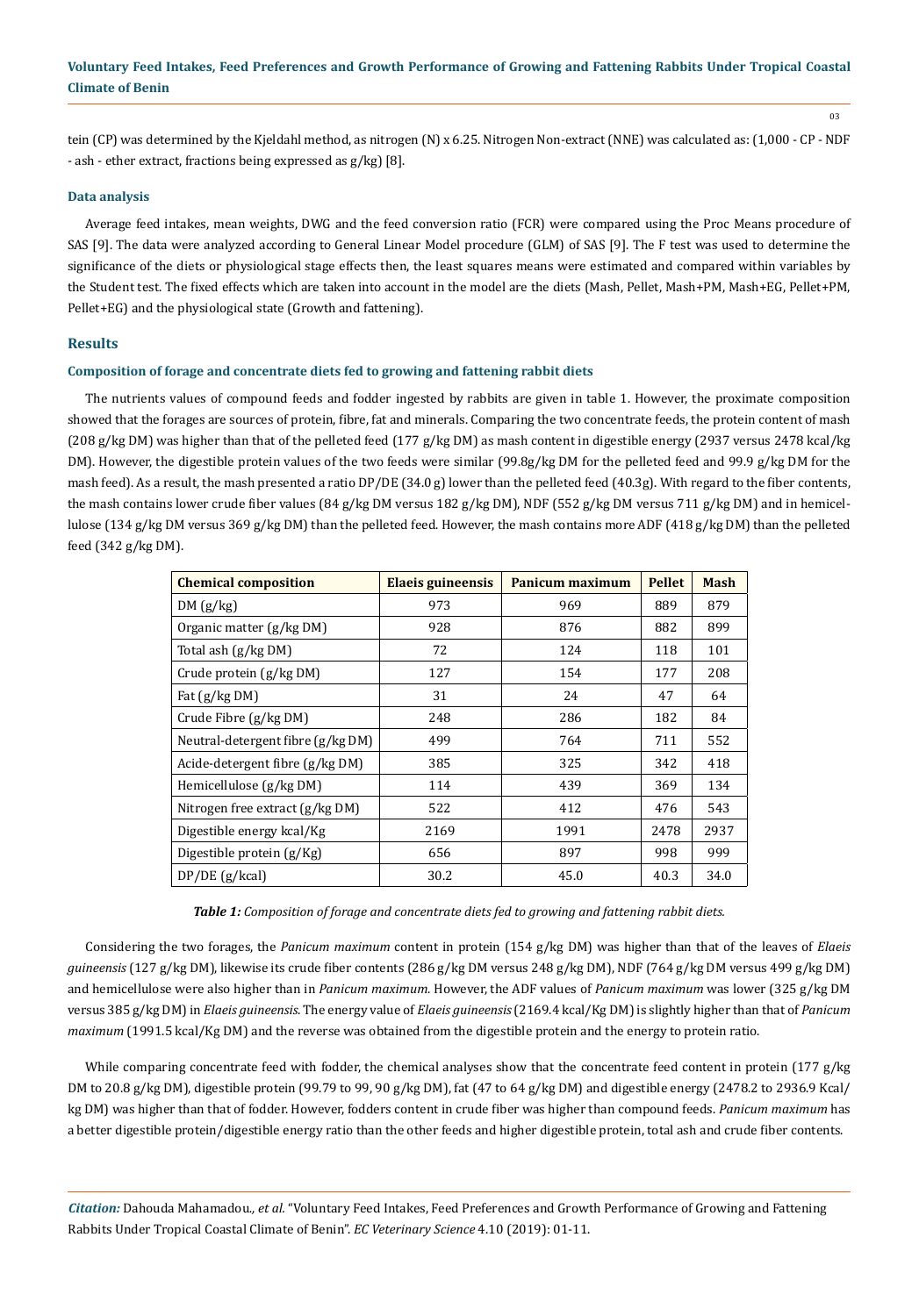#### **Concentrate and forage intake of growing rabbits**

Feed intakes varied significantly (P < 0.001) depending on the feed characteristics and the types of combination compound - fodders (Table 2). The compound feeds distributed alone were significantly (P < 0.001) more ingested than compound feeds mixed with fodders. Thus, the single pelleted feed intake (106.1g) was significantly higher (P < 0.001) than when combined with *Elaeis guineensis* (84.6g) or *Panicum maximum* (81.3g). The same is true for the single mash diet intake (63.6 g), which is significantly higher (P < 0.001) than when combined with *Elaeis guineensis* (41.1g) or *Panicum maximum* (42.5g). In general, pelleted feeds (106.1g) were more ingested than mash diet (63.6g) and feed intake levels decreased significantly ( $p < 0.001$ ) when combined with forage. In the presence of compound feed, fodder intakes were low and varied between 6.7g and 12.9g DM. *Elaeis guineensis* intakes were significantly higher (p < 0.001), especially when served in the presence of mash diet. Total DM intakes was significantly higher (p < 0.001) in compound feeds distributed alone. In compound feed mixed with fodders, total DM intake was higher in rabbits fed on *Elaeis guineensis* leaves. During the growth period, a young rabbit fed simultaneously with fodder and compound feeds consumed on average a total amount of dry matter 1.8 kg, i.e. 88% of concentrate feed and 12% of forage. When concentrate feeds were presented with forage, young rabbits preferred concentrate feeds to forage.

| <b>Feed intakes</b> |             | <b>Mixed feed</b> | <b>Single feed</b> | P < F            |                          |             |     |
|---------------------|-------------|-------------------|--------------------|------------------|--------------------------|-------------|-----|
|                     | $Mask + Eg$ | $Mash + Pm$       | $Pellet + Eg$      | Pellet + Pm      | <b>Pellet</b>            | <b>Mash</b> |     |
| Concentrate $(g)$   | 41.1a       | 42.5a             | 84.6b              | 81.3c            | 106.1d                   | 63.6e       | *** |
| <b>SE</b>           | 0.83        | 1.05              | 1.49               | 1.38             | 1.29                     | 0.81        |     |
| Forage (g)          | 12.9a       | 7.4 <sub>b</sub>  | 8.1b               | 6.7 <sub>b</sub> | $\overline{\phantom{a}}$ |             | *** |
| <b>SE</b>           | 0.39        | 0.16              | 0.24               | 0.14             | $\overline{\phantom{a}}$ |             |     |
| Total DM $(g)$      | 53.9a       | 49.9a             | 92.7b              | 88.0c            | 106.1d                   | 63.6e       | *** |
| SE                  | 1.05        | 1.12              | 1.62               | 1.42             | 1.29                     | 0.81        |     |

*Table 2: Effect of concentrate and forage type on feed intake of growing rabbits. Averages followed by different letters differ significantly at the 5% level;* 

*\*\*\* (P< 0.001); SE: Standard Error; Eg: Elaeis guineensis; Pm: Panicum maximum.*

#### **Concentrate and forage intake of fattening rabbits**

Dry matter total intake was significantly higher in compound feeds distributed alone. In compound feed mixed with forages, the total intake of DM was higher in rabbits fed pelleted feed (Table 3). During the fattening period, the total quantity of dry matter ingested is estimated at 2.25 kg which represents 82% of compound feed and 18% of fodder.

|                     |             | <b>Mixed feed</b> |             | Single feed |                          |                          |       |
|---------------------|-------------|-------------------|-------------|-------------|--------------------------|--------------------------|-------|
| <b>Feed intakes</b> | $Mask + Eg$ | $Mash + Pm$       | Pellet + Eg | Pellet + Pm | <b>Pellet</b>            | <b>Mash</b>              | P < F |
| Concentrate $(g)$   | 66.7a       | 72.9b             | 98.6c       | 112.9d      | 129.9e                   | 78.6f                    | ***   |
| SE                  | 0.71        | 1.14              | 1.27        | 1.19        | 1.53                     | 1.06                     |       |
| Forage (g)          | 26.0a       | 20.7b             | 14.3c       | 15.2c       | $\overline{\phantom{0}}$ |                          | ***   |
| <b>SE</b>           | 0.43        | 0.38              | 0.39        | 0.30        | ٠                        | $\overline{\phantom{a}}$ |       |
| Total DM (g)        | 92.7a       | 93.6a             | 112.9b      | 128.1c      | 129.9c                   | 78.6d                    | ***   |
| <b>SE</b>           | 0.87        | 1.25              | 1.45        | 1.27        | 1.53                     | 1.06                     |       |

*Table 3: Effect of concentrate and forage type on feed intake of fattening rabbits. Averages followed by different letters differ significantly at the 5% level; \*\*\* (P< 0.001); SE: Standard Error; Eg: Elaeis guineensis; Pm: Panicum maximum.*

*Citation:* Dahouda Mahamadou*., et al.* "Voluntary Feed Intakes, Feed Preferences and Growth Performance of Growing and Fattening Rabbits Under Tropical Coastal Climate of Benin". *EC Veterinary Science* 4.10 (2019): 01-11.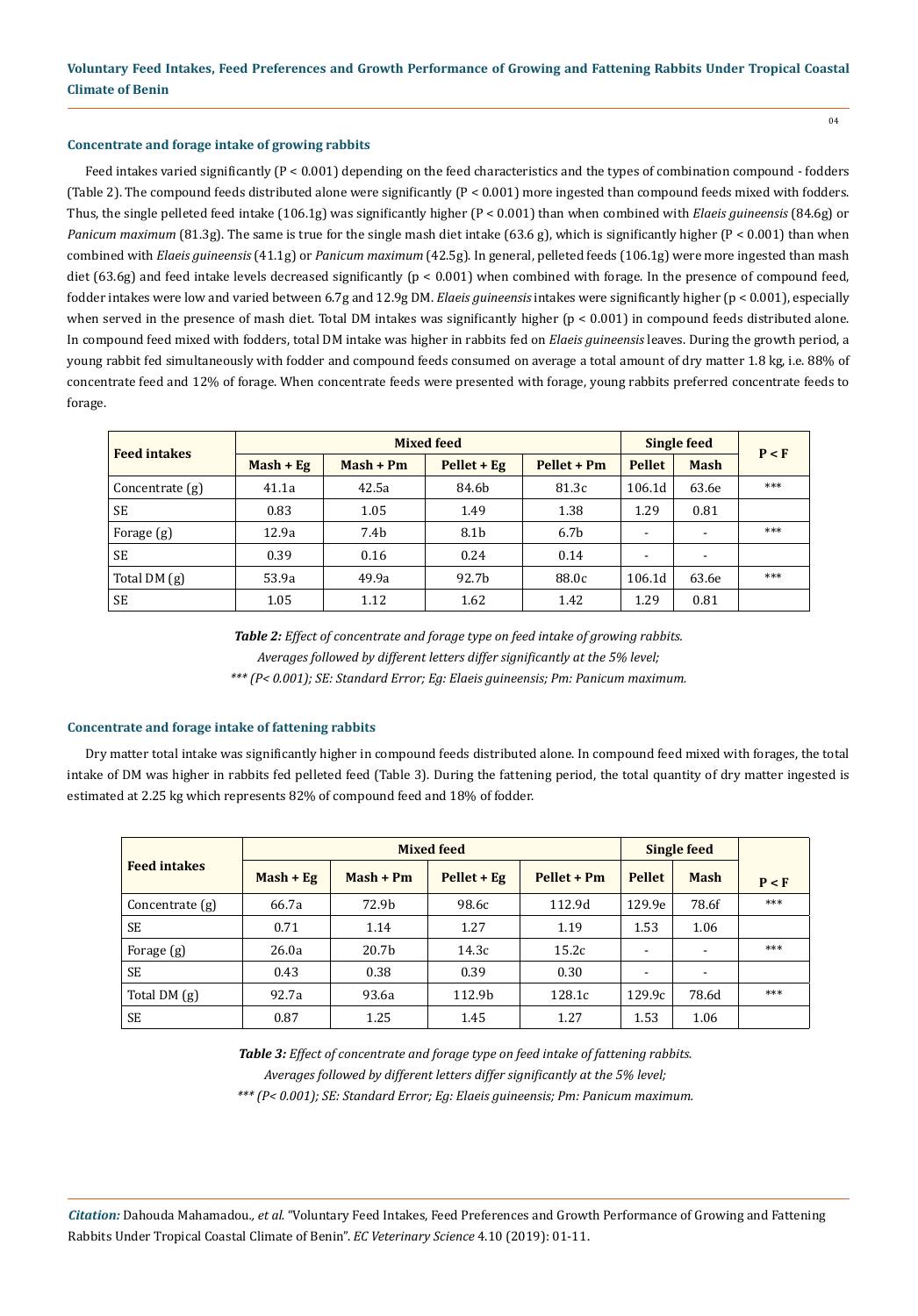05

In the case of compound feed, feeds distributed alone were significantly  $(P < 0.001)$  more ingested than compound feeds mixed with fodder. Thus, ingestion of the pelleted feed alone (130g) was significantly higher (P < 0.001) than when combined with *Elaeis guineensis* (98.6g) or *Panicum maximum* (113g). The same is true for the mash intake distributed alone (78.6g), which was significantly higher (P <0.001) than when combined with *Elaeis guineensis* (66.7g) or *Panicum maximum* (72.9g). In general, pelleted feeds were better ingested (129.9g) than mash feeds (78.6g) and compound feed intake levels decreased significantly (p < 0.001) when combined with forage. When fodder were distributed simultaneously with compound feeds, their ingestions were low and varied between 14.3g and 26g DM. Ingestions of the two fodders *Elaeis guineensis* (26g DM) and *Panicum maximum* (20.7g) were significantly higher (p < 0.001) when they were served in the presence of the mash.

## **Performance of growing and fattening rabbits fed on concentrate and forage**

Final live weights recorded during the growing period with rabbit fed on pellet were higher (from 1256.8g to 1662.8) than those on mash (from 825.0 to 1137.0g). The same trend was observed during fattening period.

During the growing period, the young rabbits fed on pellet alone had the highest DWG (35.4 g/d). The lowest values were recorded in rabbits fed on the mash diet (19.5 g/d), the mixtures Mash + *Elaeis guineensis* (18.8 g/d) and Mash + *Panicum maximum* (15.8 g/d). Intermediate values were recorded with the combinations pellet + *Elaeis guineensis* (30.0 g/d) and pellet + *Panicum maximum* (29.1 g/d) which showed similar values (P > 0.05) (Table 4). During fattening, the best DWG were obtained with the pellet + *Panicum maximum* combination (29.1 g/d) and the pelleted feed alone (27.46 g/d); while the lowest DWG was recorded for the young rabbits fed on the mash alone (15.31 g/d). Intermediate values were recorded for pelleted feed + *Elaeis guineensis* (24.60g), mash + *Panicum maximum* (20.64g) and mash - *Elaeis guineensis* (19.41g) which are similar (P > 0.05) (Table 5).

The feed conversion ratios obtained were not significantly different  $(P > 0.05)$  for the growing young rabbits on the one hand, and the fattening rabbits on the other hand. However, The feed conversion ratio recorded in fattening rabbits were relatively higher than those of the growing stage. These ratios ranged from 2.88 to 3.26 during the growth stage and from 4.40 to 5.15 during the fattening stage (Table 4 and 5).

| Feed          | ILW(g)       |           | FLW(g)       |           | DWG (g/d)         |           | <b>FCR</b>   |           |  |
|---------------|--------------|-----------|--------------|-----------|-------------------|-----------|--------------|-----------|--|
|               | <b>Means</b> | <b>SE</b> | <b>Means</b> | <b>SE</b> | <b>Means</b>      | <b>SE</b> | <b>Means</b> | <b>SE</b> |  |
| $Mask + Eg$   | 429.2a       | 14.45     | 885.3c       | 26.14     | 18.7a             | 1.33      | 3.0a         | 0.12      |  |
| $Mask + Pm$   | 428.8a       | 7.55      | 825.0c       | 16.70     | 15.8a             | 1.91      | 3.4a         | 0.23      |  |
| Mash          | 432.0a       | 8.12      | 1137.0b      | 28.36     | 19.5a             | 1.36      | 3.4a         | 0.20      |  |
| $Pellet + Eg$ | 509.3a       | 11.12     | 1256.8b      | 18.31     | 29.9b             | 1.84      | 3.1a         | 0.08      |  |
| Pellet + Pm   | 509.1a       | 11.60     | 1237.5b      | 26.97     | 29.1 <sub>b</sub> | 1.31      | 3.0a         | 0.10      |  |
| Pellet        | 508.4a       | 5.49      | 1662.8a      | 17.17     | 35.4c             | 1.20      | 3.1a         | 0.09      |  |
| P < F         | <b>NS</b>    |           | ***          |           | ***               |           | <b>NS</b>    |           |  |

*Table 4: Effect of concentrate and forage type on performance of growing rabbits. Eg: Elaeis guineensis; Pm: Panicum maximum; ILW: Initial Live Weight; FLW: Final Live Weight.*

| Feed          | ILW(g)       |           | FLW(g)       |           | DWG (g/d)         |           | <b>FCR</b>   |           |
|---------------|--------------|-----------|--------------|-----------|-------------------|-----------|--------------|-----------|
|               | <b>Means</b> | <b>SE</b> | <b>Means</b> | <b>SE</b> | <b>Means</b>      | <b>SE</b> | <b>Means</b> | <b>SE</b> |
| $Mask + Eg$   | 1213.7a      | 24.31     | 1633.3ab     | 32.43     | 19.4ab            | 1.40      | 4.8a         | 0.24      |
| $Mask + Pm$   | 1169.3a      | 33.85     | 1620.8ab     | 32.34     | 20.6ab            | 1.46      | 4.5a         | 0.25      |
| Mash          | 1116.8a      | 11.75     | 1444.3b      | 18.80     | 15.3 <sub>b</sub> | 1.41      | 5.6a         | 0.54      |
| $Pellet + Eg$ | 1253.5a      | 23.05     | 1700.0a      | 42.61     | 24.6ba            | 2.16      | 4.9a         | 0.29      |
| Pellet + Pm   | 1288.2a      | 13.54     | 1845.8a      | 28.57     | 29.1a             | 2.25      | 4.6a         | 0.31      |
| Pellet        | 1141.1a      | 21.24     | 1695.0a      | 26.40     | 27.5a             | 1.16      | 4.8a         | 0.18      |
| P < F         | <b>NS</b>    |           | ***          |           | ***               |           | <b>NS</b>    |           |

*Table 5: Effect of concentrate and forage type on performance of fattening rabbits. Eg: Elaeis guineensis; Pm: Panicum maximum; ILW: Initial Live Weight; FLW: Final Live Weight.*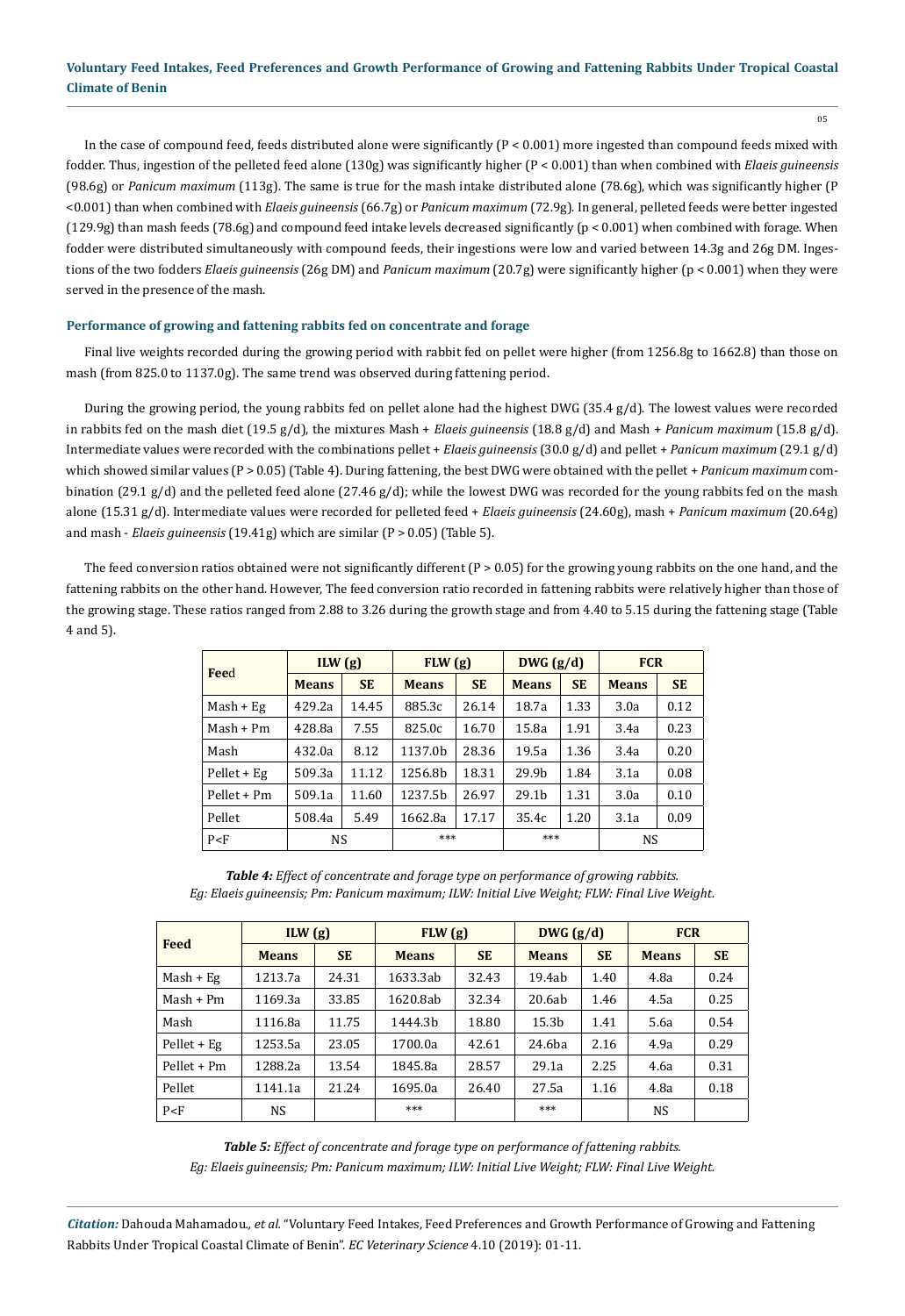#### **Economic of growing and fattening rabbits fed on concentrate and forage**

The economic calculations were made taking into account the production costs (feeds, veterinary treatments and manpower) and the selling prices of the animals (Table 6). The kg of mash costs 175 FCFA and that of the pellet is 200 FCFA. The selling price per kilogram of alive rabbit considered for the calculation is 1500 FCFA/kg. Health expenditure per animal was estimated at 49.35 FCFA, the cost of labor force was 67 CFA per young rabbit for animals fed a compound-forage combination and 50 FCFA for those fed compound diets alone. All feeds combined, feeds expenses represent on average more than 74% of the main operating expenses (Table 6). Whatever the physiological stage, feed expenditure is higher with pelleted feeds (79.27% to 86.00% of production costs) than with mash (67.20% to 76.30%). The economic calculation shows that during the growth stage, the animals having consumed the mash + *Elaeis guineensis* diets obtained the best profit ratios (118.48%). In the case of animals fed only on compound feed, the pelleted feed yielded the best profit ratios compared to the mash (96.47% vs 87.86%). In contrast to the growth stage, in fattening stage, the highest beneficiary ratio was the one of the pelleted feed distributed alone (73.34%). Mash distributed alone or in combination with forage had better benefit ratios compared to pellet - fodder combinations.

|                         |                         |                         | Growth        |               |                       |             | <b>Fattening</b>        |                         |               |                       |                       |             |
|-------------------------|-------------------------|-------------------------|---------------|---------------|-----------------------|-------------|-------------------------|-------------------------|---------------|-----------------------|-----------------------|-------------|
| <b>Parametres</b>       | <b>Pellet</b><br>$+ Pm$ | <b>Pellet</b><br>$+$ Eg | <b>Pellet</b> | $Mask+$<br>Pm | <b>Mash</b><br>$+$ Eg | <b>Mash</b> | <b>Pellet</b><br>$+ Pm$ | <b>Pellet</b><br>$+$ Eg | <b>Pellet</b> | <b>Mash</b><br>$+ Pm$ | <b>Mash</b><br>$+$ Eg | <b>Mash</b> |
| $ATFI$ $(kg)$           | 2.3                     | 2.4                     | 3.0           | 1.2           | 1.2                   | 1.8         | 2.7                     | 2.3                     | 1.9           | 1.7                   | 1.6                   | 1.2         |
| CFI (FCFA)              | 457                     | 475                     | 610           | 211           | 205                   | 319         | 533                     | 465                     | 380           | 304                   | 279                   | 203         |
| TWG(g)                  | 728                     | 747                     | 884           | 396           | 469                   | 487         | 558                     | 446                     | 554           | 452                   | 420                   | 327         |
| <b>FCTLWG</b><br>(FCFA) | 1092                    | 1121                    | 1488          | 594           | 702                   | 687         | 836                     | 669                     | 830           | 677                   | 629                   | 491         |
| CL (FCFA)               | 67                      | 67                      | 50            | 67            | 67                    | 50          | 67                      | 67                      | 50            | 67                    | 67                    | 50          |
| CVC (FCFA)              | 49                      | 49                      | 49            | 49            | 49                    | 49          | 49                      | 49                      | 49            | 49                    | 49                    | 49          |
| CP (FCFA)               | 573                     | 592                     | 710           | 328           | 321                   | 419         | 649                     | 582                     | 479           | 421                   | 395                   | 302         |
| AP (FCFA)               | 519                     | 529                     | 777           | 266           | 381                   | 267         | 186                     | 87                      | 351           | 256                   | 234                   | 188         |
| <b>TPR</b> (%)          | 90                      | 89                      | 109           | 81            | 118                   | 64          | 29                      | 15                      | 73            | 61                    | 59                    | 62          |

*Table 6: Effect of concentrate and forage type on economic of growing and fattening rabbits. ATFI: Average total feed intake; CFI: Cost of Feed Intake; TWG: Total Weight Gain; FCTLWG: Feed Cost for Total Live Weight Gain; CVC: Cost of Veterinary Care; CL: Cost of Labour; CP: Cost of Production; AP: Apparent Profit; TPR: Total Profit Ratio (TPR).*

#### **Discussion**

#### **Effect of feed composition and forage type on feed intakes in growing and fattening rabbits**

Mean DMI varied with the animals age and live weight, feed chemical composition feed presentation form. From weaning the daily feed intake of the domestic rabbit increases correlatively to the metabolic live-weight [10]. Then, similarly to this study, between the weaning (4 - 5 weeks) and 8 weeks of age, the weight gain reached its highest level while the feed conversion is optimal. Then, the feed intake increases less quickly as well the growth speed, and the intake levelled up at around 12 weeks of age for domestic rabbit [10].

Referring to the recommendations of Lebas [11] on the nutrient requirements of rabbits (protein: 160 g/kg DM, digestible energy: 2400 Kcal/kg DM, crude fiber: 150 g/kg DM), the chemical compositions of concentrate diets allow covering rabbits requirements. However, a deficit in crude fiber content and an excess in protein content and digestible energy was obtained with the mash diet. On the other hand, forages nutrients values are for the most part below the requirements recommended by the same authors except for the need for

*Citation:* Dahouda Mahamadou*., et al.* "Voluntary Feed Intakes, Feed Preferences and Growth Performance of Growing and Fattening Rabbits Under Tropical Coastal Climate of Benin". *EC Veterinary Science* 4.10 (2019): 01-11.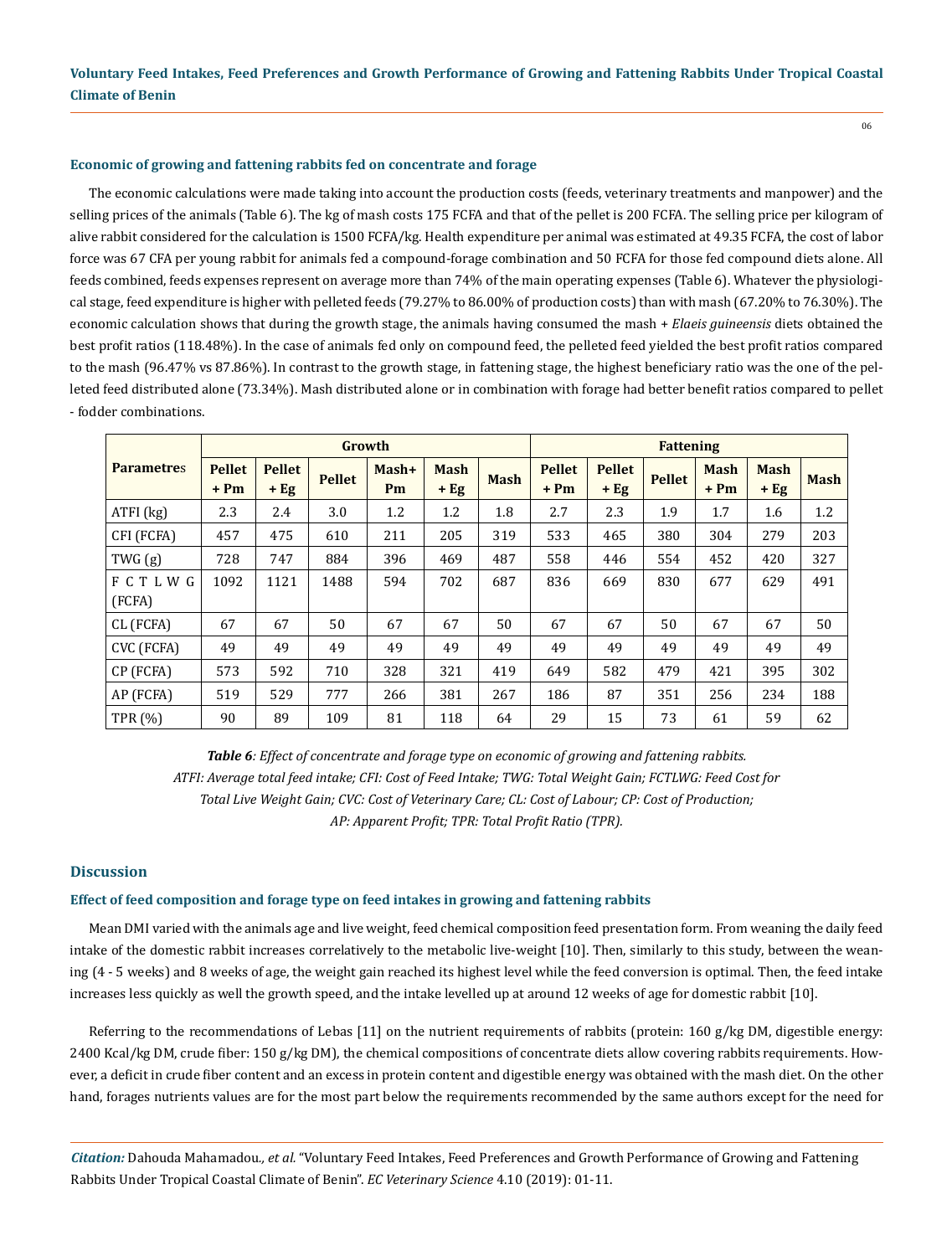07

cellulose that is covered. Forages alone could not meet the rabbits need. Then, the contribution of green forage could be considered as mainly a complement of crude fibers, although their protein and digestible energy levels are interesting. The chemical composition of the forages is consistent with the contents found by Kpodekon., *et al.* [12] and Lebas [13]. Rabbits would have oriented their choice on the feed likely to be suitable for their nutrient requirements. When energetic diet poor in fiber (concentrate feed) is distributed at choice with a fibrous feed (forage), rabbits prefer the former [14], which explains the observed high intake of compound diets to the detriment of forage. These is in accordance with findings of Iyeghe-Erakpotobor., *et al.* [15] who evaluated concentrate, grass and legume combinations on performance of growing rabbits under tropical conditions. Rabbits dry matter intakes were 130 g/d for total feed intake, 86.0g for concentrate and 44.07g for grass intake. In the similar experiment, Iyeghe-Erakpotobor [1] recorded the concentrate intake was 45.4g, grass intake was 23.2g, forage intake was 33.9g and the total feed intake was 102.6g. Indeed, palatability [16] and energy content [14] of a feed can influence its choice. One of the main dietary components implicated in feed intake regulation, after weaning, is the digestible energy concentration [10]. The poor consumption of the mash by the animals would be in accordance with its presentation form and its chemical composition. Its energy density is above the standard recommended by Lebas [11] and as rabbits regulate their ingestions according to the energy level of feed [13]. This high energy content would in part have contributed to the poor ingestion of the mash. The quantity of feed consumed by the rabbit often depends on the chemical composition of the feeds and more particularly on the digestible energy and protein content. In growing rabbit, the digestible energy concentration of the diet explains a great part of the variability of feed intake  $(R^2 = 0.74)$ . Increasing 1 MJ DE/Kg diet decreases feed intake by 12 g/day and feed conversion ratio by 0.29 point [17]. On the other hand, Verdlhan [18] showed a decrease in consumption of 4 g/d/rabbit per 100 Kcal of energy concentration increase between 2200 and 2800 Kcal/kg.

In addition, when concentrated feeds and fodder are distributed simultaneously to animals, they reduce the consumption of concentrates in favor of fodder. In this case, the consumption of fodder is not a matter of chance or a simple pleasure for animals, but they are in search of certain elements the fodder would contain. This desired element in fodder would certainly be fiber, since according to the observation of Lebas [11], the young rabbits in fattening have a greater need for fiber. So, it should be remembered that a low rate of incorporation of fiber into the feed affects the health of young growing rabbits [10,19]. Indeed, the function of crude fiber as ballast, a regulating factor of digestive transit has been proven by several authors [10,19]. The fiber deficiency incidence on rabbit health has also been reported by several authors [10,14,20]. Results of Gidenne and Lebas [21] show clearly that a minimum dietary fibre supply is essential to prevent digestive troubles in the growing rabbit. They reported mainly digestive disorders such as nonspecific enteritis which, according to Koehl [22], can cause up to 12% of fattening mortalities. In addition, a minimum fiber intake is favorable for good digestive function [23]. This decrease of concentrate feed intakes would be due to a higher fiber requirement of rabbit. However, according to De Blas., *et al*. [5], both excess and deficit of fiber in the diet lead to a decrease in performance of rabbits. It is therefore necessary to incorporate an optimum level of fiber in rabbit diet.

The amounts of pelleted feed (84.57g and 98.59g respectively in growing and fattening) and mash (41.07g and 66.73g respectively in growing and fattening) ingested are in agreement with the levels of ingestion reported by Kpodékon., *et al.* [24] on the same types of feed, i.e. concentrated feeds mixed with palm leaves. They found 65.6g and 87.6g for the mash respectively during the first four weeks and the last four weeks of fattening, compared to 77.5g and 96.9g for the pellet respectively during the same periods. In diets containing different forages, Owoleke., *et al.* [25] found similar daily feed intakes with values that ranged from 80g in rabbits on *Amaranthus hybridus* to 90g in rabbits on *Lactuca sativa* based diets respectively. Feed intakes of weaner rabbits fed cassava peel as replacement for maize varied from 76.39 to 86.21 g/day [26].

The results showed that both leaves were better ingested when distributed with the mash. It should be noted that the mash contains less fiber, which would explain an increase in the amount of forage to fill this fiber deficit. However, the combination of forage and concentrate feed has not improved the total dry matter intake, contrary to the result obtained by Aboh., *et al.* [6] when they supplemented a mash-based diet with forage.

#### **Effect of concentrate presentation form and forage type on feed intakes in growing and fattening rabbits**

Among the compound feeds (pellet or mash), the pellet is much better ingested than the mash. The diet presentation is an important factor modulating the feeding behaviour in the rabbit [21]. Studies by Harris., *et al.* [27] also confirmed this result. They showed that in a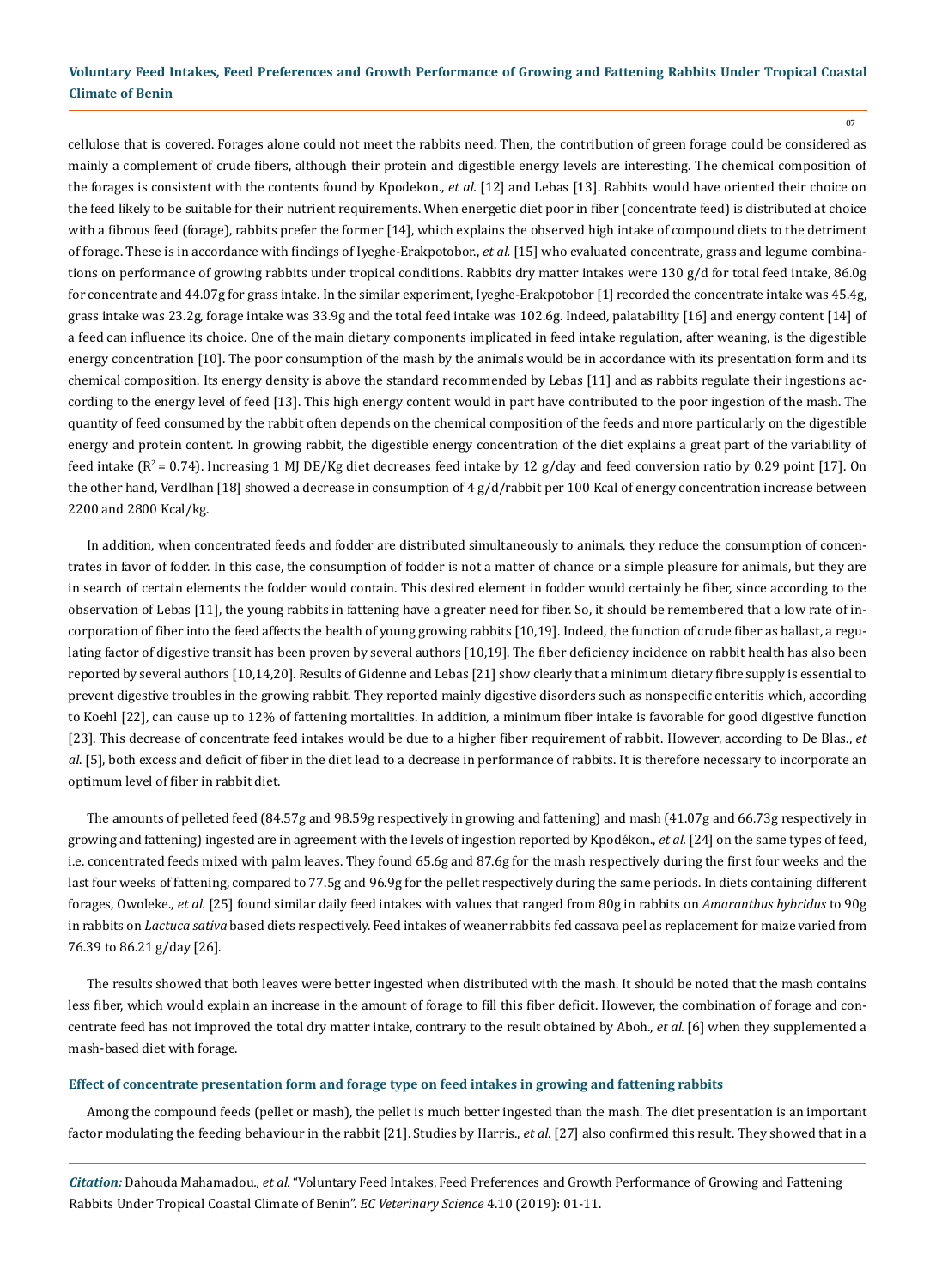free choice situation, the rabbit prefers to 97% a pelleted feed rather than a mash. With respect to its presentation, this observed feeding behavior is in agreement with the results of Kpodékon., *et al.* [28] and Kpodékon., *et al.* [29] in Benin, who reported that rabbits show a clear preference for pellet. The low ingestions of the mash in the case of this study would also be attributable not only to its presentation form [24] but also to its poor fiber content [10,19] as evocated previously.

In this study, concentrate feeds have been better consumed than fodder, regardless of the age of the rabbits and the type of combination of the feed (alone or mixed). Gidenne., *et al.* [10] confirmed this feeding behavior in situation of free choice for domestic caged rabbit. He reported that, when a concentrate (low fiber diet compound diet) and a fibrous material are proposed as free choice to rabbits, they prefer the concentrate. Accordingly, to this study, they observed that, the fibrous material is consumed in only small quantities. This is the consequence of the specific search of rabbit for energetic sources (scarce in the wild), the dominant regulation system of feed intake in rabbits [10]. In addition, in free choice situation a simple variation of humidity of one component may change the equilibrium in the rabbit's choice [10]. For example, when dehydrated lucerne and normally dried maize grains (11% moisture) are offered *ad libitum* to rabbit the result of the choice is 65% lucerne/35% maize. But if the water content of the maize grains is increased up to 14 - 15%, the proportion of maize becomes 45 - 50% [10]. In this case, the choice reason of rabbits seems motivated more by the immediate palatability of the feeds than by their nutritive value [10]. However, it could be concluded that, the regulation of intake in free choice situation is delicate to predict [10].

First of all the feed resources available for wild rabbits are most generally constituted by a great range of plant material. Rabbit clearly prefer graminaceous plants and graze only few dicotyledons if sufficient grasses are available [10]. Accordingly, to previous study by Gidenne., *et al.* [10], the forage palatability test alone showed that *Panicum maximum* leaves were preferred to palm leaves. The studies of Adéhan., *et al.* [6] on the palatability of 23 plants also confirmed this preference for *Panicum maximum* by rabbits.

#### **Effect of concentrate and forage type on performance and economic of growing and fattening rabbits**

The characteristics of feeds and their chemical compositions induced differences in feed intakes and consequently in animal growth. In fact, the better ingestion of the pellet has allowed higher growing rates to be obtained both during the growing and fattening stages. This result is in agreement with the one found by Kpodekon., *et al.* [24] when comparing the growth and viability performance of young rabbits fed on a pelleted feed and a mash. They recorded a DWG of 28.3 g/d for the pelleted feed versus 24.6 g/d for the mash while our results are 32.3 g/d and 17.4 g/d respectively for pellet and mash. In addition, Rahman., *et al.* [30] also evaluated the effect of pellet and mash feeding on the performance of growing rabbit and found that DWG values were 12.5 g/day for rabbits fed with green grass + mash feed, 17.9 g/day for green grass + pellet feed and 14.7 g/day for green grass + 50% mash feed + 50% pellet feed. The DWG of the growing rabbits (15.8 to 29.9 g/day) and of the fattening one (15.3 to 29.1) were closed to values obtained by Houndonougbo., *et al.* [31] in Benin (19.6 to 23.1g) however these values were higher than 16.7g found in Benin with similar rabbit breed [32]. In Benin, when Koura., *et al*. [33] evaluated the effect of incorporation of cowpea and soybean pods in diets on weight gain performances of rabbits they obtained a DWG of 22.1 g/d for rabbits fed on cowpea and 12.1 g/d for soybean pod. Despite the differences in DWG and weight gain due to the effect of diet, the feed conversion ratio were similar at all animal groups. This result is related to the poor genetic performance of local breeds of rabbits raised in Benin. Thus, despite a high ingestion of rich feed, the growth of animals is impaired by their genetic potential. The values of feed conversion ratio (FCR) during the growth period varied between 2.9 and 3.7 and between 4.8 and 5.4 for the fattening stage [24]. These different values of the FCR are close to those obtained in this study. Higher values of FCR were obtained in Nigeria (ranged from 5.79 to 7.93) in rabbits fed with forages based diets [25] and in rabbits fed with cassava peel (4.39 to 6.64) [26]. The average FCR among the diets were, 5.21 for rabbits fed with green grass + mash feed, 4.22 for green grass + pellet feed and 5.32 for green grass + 50% mash feed + 50% pellet feed and the results did not differ significantly (p > 0.05) within the groups, but highest performance was found in the pelleted group [30]. When Kpodékon., *et al.* [29] determine the feeding level effect of the cotton seed cake on the growth performances of fattened rabbits, at the end of the fattening, the young rabbits weights varied between 887g and 1704g. The final live body weights of rabbit (1718 to 1805g) obtained in Benin by Houndonougbo., *et al.* [31] in rabbit fed with Rabbits fed Palm-Press fibres-based diets are close to final weights in this study and those reached in Nigeria, when Owoleke., *et al.* [25] fed rabbits with diets containing different forages (from 1432 to 1750g). Values found by Bovera., *et al.* [34] range of 1638.9 to 1862.5g. Final body weights obtained by Rahman., *et al.*

*Citation:* Dahouda Mahamadou*., et al.* "Voluntary Feed Intakes, Feed Preferences and Growth Performance of Growing and Fattening Rabbits Under Tropical Coastal Climate of Benin". *EC Veterinary Science* 4.10 (2019): 01-11.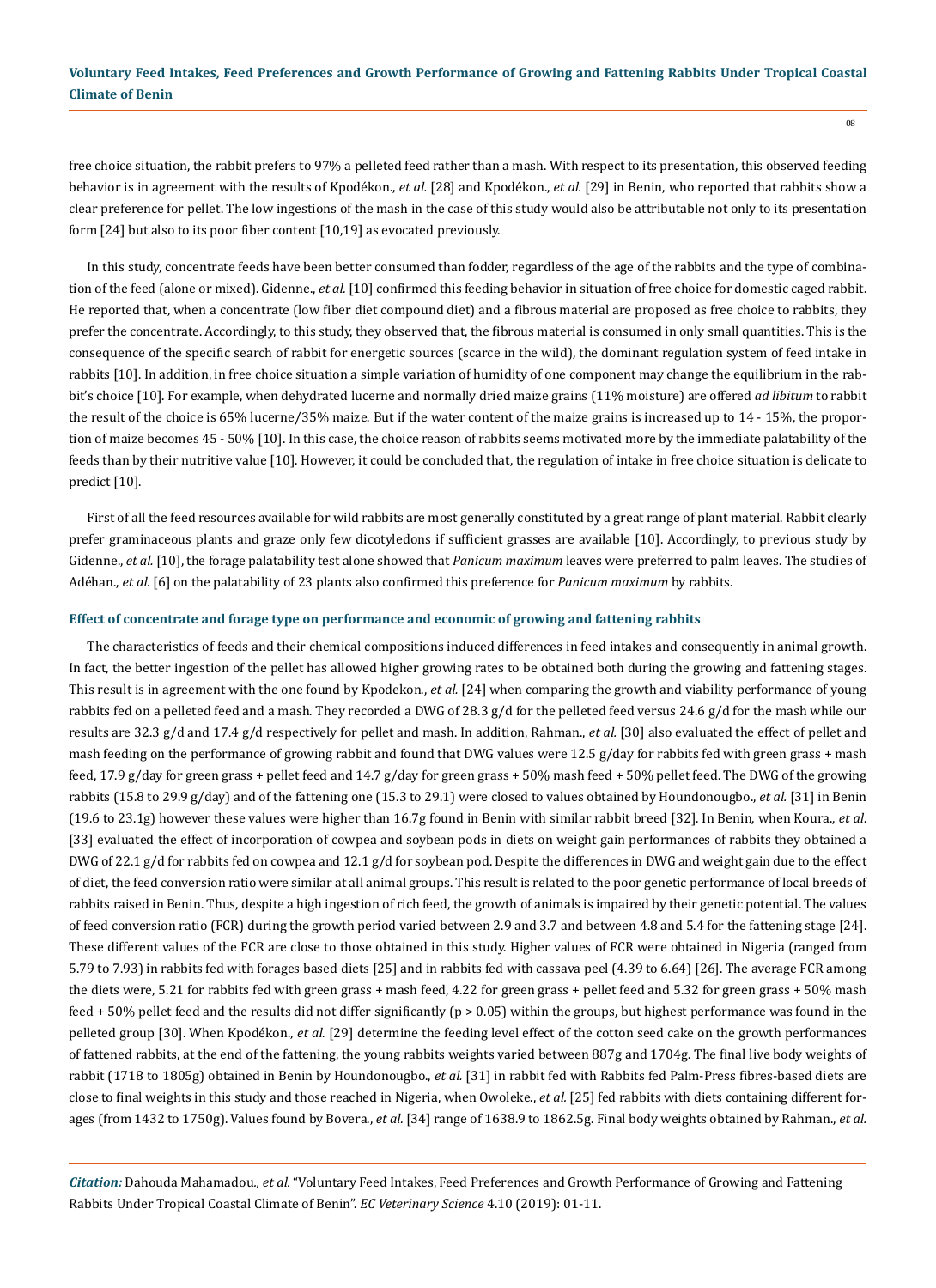09

[30] were 1366.0g for rabbits fed with green grass + mash feed, 1650.0g for green grass + pellet feed and 1504.0g for green grass + 50% mash feed + 50% pellet feed.

This practice of feeding rabbit with forage in addition to concentrate feed aims to reduce the cost of rabbit production by reducing feed expenditure. There is no economic benefit to combining forage with concentrated feed, as forage did not reduce the rabbit production cost despite the availability of low-cost forage. However, when Iyeghe-Erakpotobor., *et al.* [1] evaluated the concentrate, grass and legume combinations on performance of grower rabbits under tropical conditions, they found the combination of concentrate, grass and legume shows promise in the reduction in the cost of production of grower rabbits. Abdu., *et al.* [35] also reported that the total cost of feed consumed during the entire experimental period was decreases with increasing level of carrot leaf meal inclusion in experimental diets up to 15%. Analysis of economic performances by Koura., *et al.* [33] showed that feed cost as well as economic efficiency of the control and experimental feed were similar. Although, the cost of diets with soybean pods [33] and *Moringa oleifera* leaves meal [36] were better than that of the conventional diet. Then grass, legumes leaves and pod shells and over unconventional feedstuffs experimented by many authors in rabbit diets allow to reduce the feed cost. Thus, including legumes or grass in rabbit diet is a good issue for empowerment of rabbit farms [33]. When comparing the two concentrated feed (granulated and mash), the use of granulated feed for rabbit production has a more interesting economic advantage because its apparent profit is better than that of mash diet. Then, despite the high feed expenditure for rabbits on pellet, the economic calculation shows that the best total profit ratio is obtained for growing and fattening rabbit on single pellet.

## **Conclusion**

This study on the voluntary DMI, feed preferences and growth performance is of scientific interest for rabbit production in the tropics as it complements data on rabbit production standards. It accurately measured feed quantities for growing and fattening rabbits, for mash and pellet feed, or when mixed with forage. The present work has also confirmed that pellet remains the best palatable feed for the rabbit. The combination of forages with concentrate diets did not significantly improve total DMI, animal growth rate and economic profitability of rabbit fattening production. For all the concentrate and forage mixed diet, feed cost was lower than single concentrate and though feed cost  $Kg^{-1}$  gain was slightly higher for rabbit on pellet and forage. Apparent profit was better for growing rabbits on pellet than those on mash diets while total profit ratio was higher for rabbit on mash diets. This study has therefore shown that the practice in Benin that consist to provide green fodder to rabbits does not present economic and animal growth advantages. The use of fodder by rabbit producers increases the labor time of the workforce and could contribute to the destruction of the environment and promote the contamination of animals by pathologies especially in case of epidemics diseases. Rabbits farmer would be trained and strengthened through training to develop good practices in animals feeding for improved rabbit productivity. Furthermore, locally available feed resources used for feeding rabbits must be identify and their nutritive value must be determined so as to provide better recommendations to farmers on their efficient use. Effect of inclusion levels of dried forages in concentrate diets must be achieve.

#### **Acknowledgements**

Grateful acknowledgement is expressed to the Belgian Technical Cooperation for financial support of the present work.

#### **Bibliography**

- 1. [Iyeghe-Erakpotobor GT. "Effect of concentrate and forage type on performance and digestibility of growing rabbits under sub-humid](https://scialert.net/abstract/?doi=ajava.2007.125.132)  tropical conditions". *[Asian Journal of Animal and Veterinary Advances](https://scialert.net/abstract/?doi=ajava.2007.125.132)* 2 (2007): 125-132.
- 2. Combes S and A Dalle Zotte. "La viande de lapin: valeur nutritionnelle et particularités technologiques". Proc.: 11émes. Journées de la Recherche Cunicole (2005): 29-30.
- 3. [Dalle Zotte A. "Perception of rabbit meat quality and major factors influencing the rabbit carcass and meat quality".](https://www.sciencedirect.com/science/article/pii/S0301622601003086) *Livestock Production Science* [75.1 \(2002\): 11-32.](https://www.sciencedirect.com/science/article/pii/S0301622601003086)
- 4. [Kpodékon M and P Coudert. "Impact d'un centre cunicole de recherche et d'information sur la recherche et le développement de la](https://polipapers.upv.es/index.php/wrs/article/view/192/0)  cuniculture au Bénin". *[World rabbit science](https://polipapers.upv.es/index.php/wrs/article/view/192/0)* 1.1 (2010): 25-30.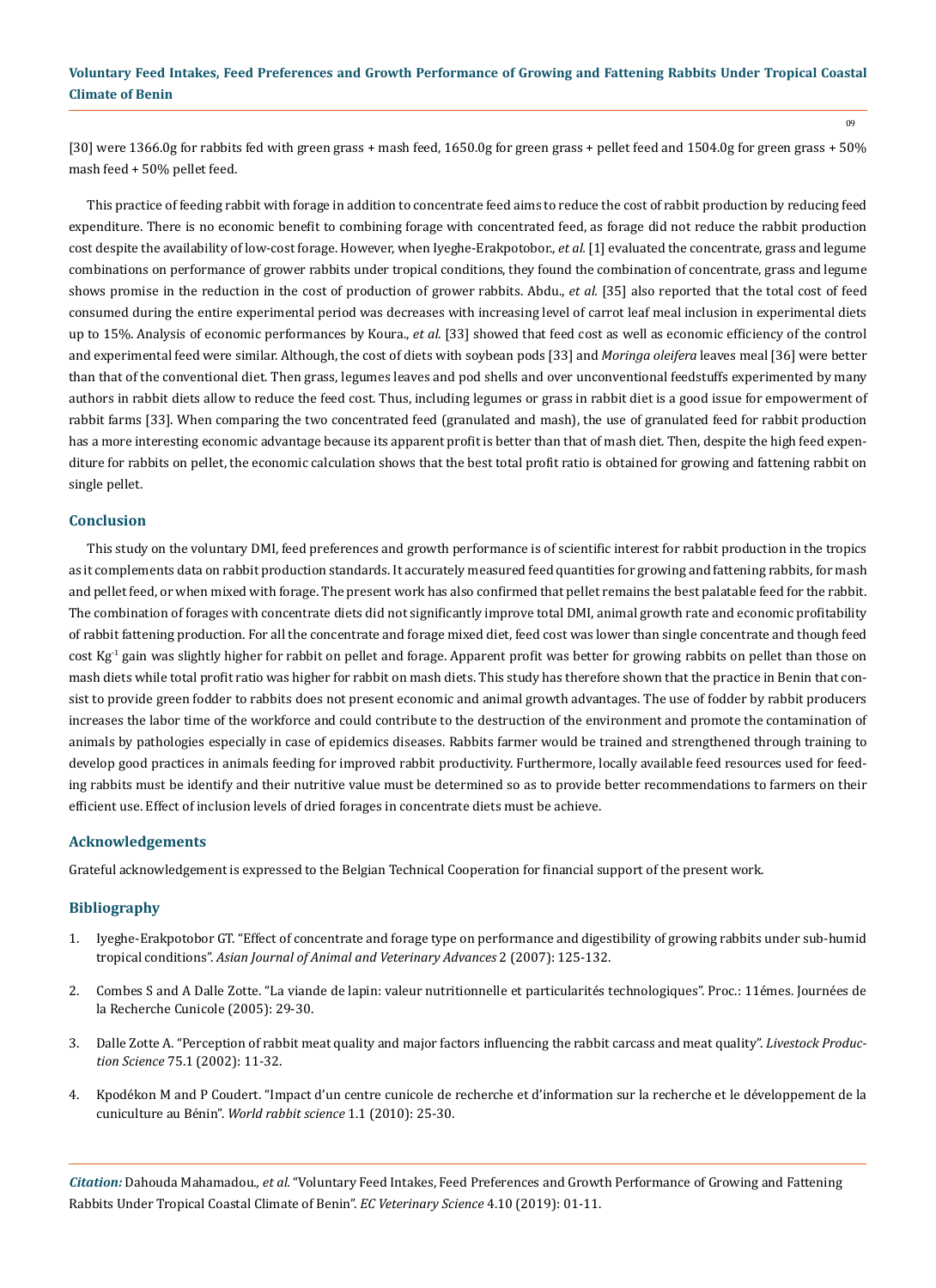- 5. De Blas., *et al*[. "Role of fibre in rabbit diets. A review". \(1999\).](https://hal.archives-ouvertes.fr/hal-00889777/document)
- 6. Aboh AB., *et al*[. "Volontary ingestion and apparent digestibility of a ration based on Mucuna pruriens var. utilis seeds flour completed](http://agris.fao.org/agris-search/search.do?recordID=BE2003000101) with forage in rabbits". *[Tropicultura \(Belgium\)](http://agris.fao.org/agris-search/search.do?recordID=BE2003000101)* (2002).
- 7. AOAC. "Official Methods of Analysis". 18<sup>th</sup> edition, Association of Official Analytical Chemists, Arlington, VA, USA (2000).
- 8. NRC. "Nutrient requirements of poultry ".7<sup>th</sup> revised edition, National research Council, Washington, DC, USA (2001).
- 9. SAS (Statistical Analysis System Institute). SAS/STAT User's Guide. Version 9. SAS Inst Inc. 1 Cary. NC. (2006).
- 10. Gidenne T., *et al.* "Fibre digestion". In: Nutrition of the rabbit 2nd edition. de Blas C, Wiseman J (Eds). CAB International UK (2010).
- 11. [Lebas F. "Recommandations pour la composition d'aliments destinés à des lapins en production intensive".](https://www.researchgate.net/publication/271962864_Recommandations_pour_la_composition_d) *Cuniculture Magazine* 31.2 [\(2004\).](https://www.researchgate.net/publication/271962864_Recommandations_pour_la_composition_d)
- 12. Kpodekon M., *et al*[. "Relative efficiency of local meal concentrate and pelleted feed for fattening rabbits in tropical conditions. interac](https://polipapers.upv.es/index.php/wrs/article/view/359)[tion with rabbit's origin".](https://polipapers.upv.es/index.php/wrs/article/view/359) *World Rabbit Science* 6.3-4 (2010): 291-297.
- 13. Lebas F. "Biologie du lapin". Comportement alimentaire (2009).
- 14. Lebas François., *et al*. "The Rabbit: husbandry, health, and production". Rome: Food and Agriculture organization of the United Nations (1997).
- 15. Iyeghe-Erakpotobor GT., *et al*[. "Evaluation of concentrate, grass and legume combinations on performance and nutrient digestibility](https://www.researchgate.net/publication/235800062_Evaluation_of_concentrate_grass_and_legume_combinations_on_performance_and_nutrient_digestibility_of_grower_rabbits_under_tropical_conditions)  [of grower rabbits under tropical conditions".](https://www.researchgate.net/publication/235800062_Evaluation_of_concentrate_grass_and_legume_combinations_on_performance_and_nutrient_digestibility_of_grower_rabbits_under_tropical_conditions) *African Journal of Biotechnology* 5.20 (2006).
- 16. [Fekete S and F Lebas. "Effect of a natural flavour \(Thyme extract\) on the spontaneous feed ingestion, digestion coefficients and fat](http://agris.fao.org/agris-search/search.do?recordID=HU8300481)[tening parameters \[Thymelaeaceae, nutrient intake\]".](http://agris.fao.org/agris-search/search.do?recordID=HU8300481) *Magyar Allatorvosok Lapja (Hungary)* (1983).
- 17. Xiccato G and A Trocino. "Feed and energy intake in rabbits and consequences on farm global efficiency". Proceedings 6<sup>th</sup> International Conference on Rabbit Production in Hot Climates (2010).
- 18. Verdlan S. "Quel apport d'énergie pour améliorer les poids de vente Journée Nationale sur l'élevage de lapin chair" (2006): 60-65.
- 19. [Gidenne T. "Fibres in rabbit feeding for digestive troubles prevention: respective role of low-digested and digestible fibre".](https://www.sciencedirect.com/science/article/pii/S0301622602003019) *Livestock Production Science* [81.2-3 \(2003\): 105-117.](https://www.sciencedirect.com/science/article/pii/S0301622602003019)
- 20. Lebas F. "L'alimentation du lapin". In informations scientifiques et techniques sur l'élevage du lapin, Association Scientifique Française de Cuniculture Paris (1978): 28-34.
- 21. Gidenne Thierry and François Lebas. "Role of dietary fibre in rabbit nutrition and in digestive troubles prevention". Memorias 2 Congreso de Cunicultura. La Habana, Cuba (2002).
- 22. Koehl PF. "Gestion technico-économique nationale 1994". *Cuniculture* 22 (1995): 1-5.
- 23. Laplace JP. "Le transit digestif chez les monogastriques" (1978).
- 24. Kpodékon M., *et al*[. "Effet de la granulation sur les performances de croissance, l'efficacité alimentaire et la viabilité des lapereaux en](http://revues.cirad.fr/index.php/REMVT/article/view/10097) condition d'élevage tropical". *[Revue D'élevage Et de Médecine Vétérinaire des Pays Tropicaux](http://revues.cirad.fr/index.php/REMVT/article/view/10097)* 62.1 (2009): 75-80.
- 25. Owoleke Omolade Ebun., *et al*[. "Feed evaluation and growth performance of rabbits fed diets containing different forages".](https://www.cabdirect.org/cabdirect/abstract/20183113316) *Vom Jour[nal of Veterinary Science](https://www.cabdirect.org/cabdirect/abstract/20183113316)* 11 (2016): 101-111.
- 26. Osakwe., *et al*[. "Feed intake and nutrient digestibility of weaner rabbits fed cassava peel as replacement for maize".](http://citeseerx.ist.psu.edu/viewdoc/download?doi=10.1.1.404.876&rep=rep1&type=pdf) *Animal Research International* [5.1 \(2008\): 770-773.](http://citeseerx.ist.psu.edu/viewdoc/download?doi=10.1.1.404.876&rep=rep1&type=pdf)

*Citation:* Dahouda Mahamadou*., et al.* "Voluntary Feed Intakes, Feed Preferences and Growth Performance of Growing and Fattening Rabbits Under Tropical Coastal Climate of Benin". *EC Veterinary Science* 4.10 (2019): 01-11.